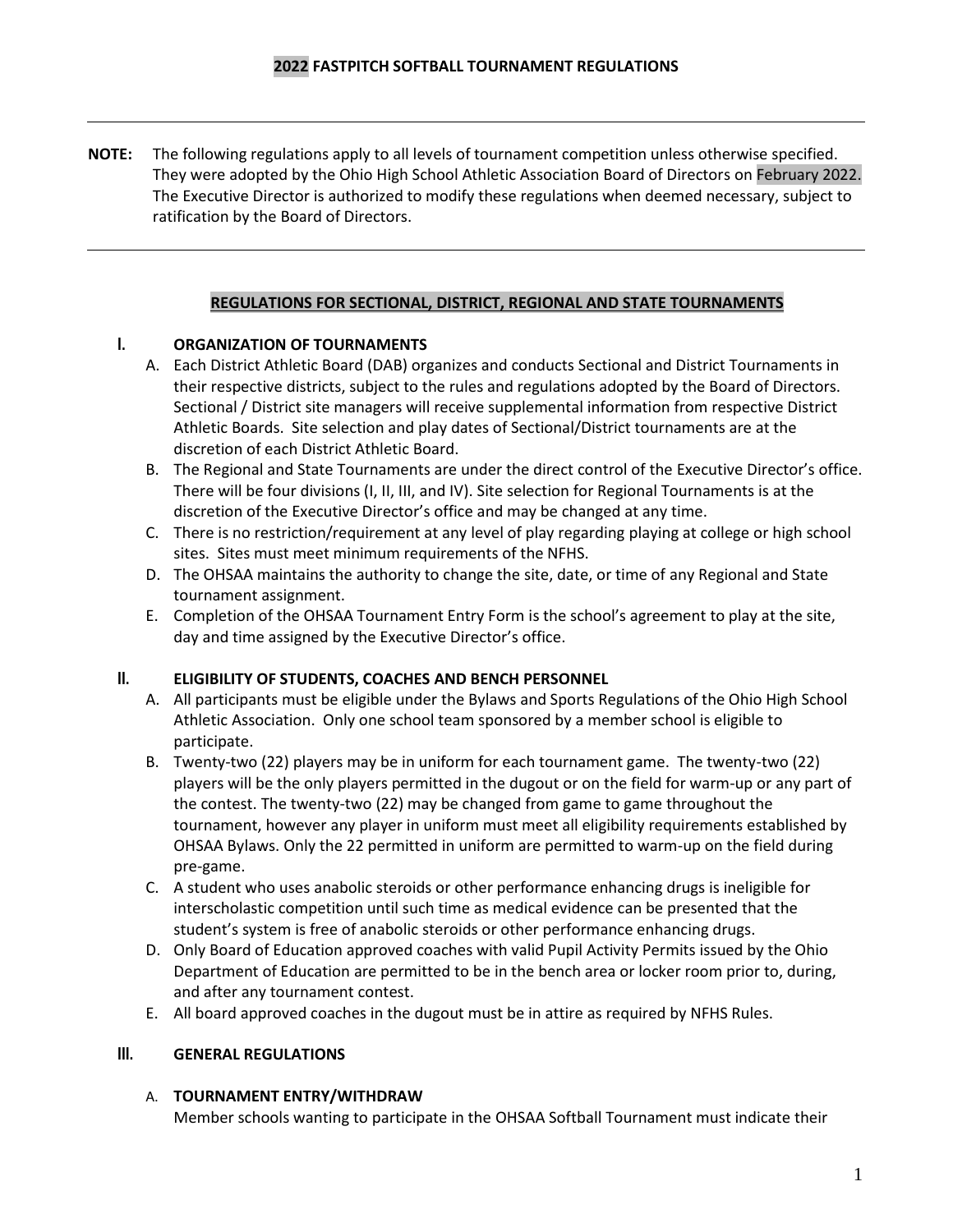intent to participate on their 2021-22 OHSAA Sports Participation Card. Schools that change their tournament participation after April 25, 2022, will be subject to a \$50 penalty per sport.

## B. **GAMES PER DAY**

No team or individual shall play more than two tournament games per day.

## C. **FAILURE TO APPEAR**

If national playing rules do not address failure to appear, the following regulations will apply. If a team fails to appear or is not ready to play within 30 minutes of the scheduled starting time of the tournament game, the space on the bracket may be declared vacant. A "forfeit" shall be declared, and the opposing team shall advance to the next round of competition. See *Failure to Appear* under Section 16.4 of the General Sports Regulations. *All decisions relative to this regulation shall be made by a member of the respective district athletic board or the OHSAA Executive Director's office.*

The OHSAA Executive Director's Office, in collaboration with the administrative staff, District Athletic Boards and/or Board of Directors, and the tournament manager, may delay or reschedule a tournament contest/competition provided it is **practical** to delay or reschedule such contests/competitions.

### D. **SECTIONAL AND DISTRICT TOURNAMENT DATES**

The Sectional Tournaments may begin on Saturday, May 7 and scheduled to be completed by May 14. The District Tournaments will be conducted during the following week, ending May 21. Sectional and District tournament managers should build in make-up dates knowing the Regional will NOT be pushed back due to postponements at the Sectional/District level.

### E. **SCHOOL REPRESENTATIVE**

No team or individual entry will be allowed to compete in the Sectional, District, Regional or State Tournaments unless accompanied by a coach or person authorized by the Board of Education. Teams unaccompanied by a coach or authorized person will be disqualified.

## F. **UMPIRES**

- a. Only OHSAA Class 1 officials shall be used in Sectional, District, Regional and State Tournament games.
- b. Officials for Sectional and District Tournaments shall be selected as directed by the respective District Boards.
- c. The officials for the Regional and State Tournaments shall be assigned by the Executive Director's office according to the procedure adopted by the Board of Directors in proportion to the number of Class 1 officials in the district.
- d. All OHSAA licensed tournament officials shall possess either a current Department of Education issue Pupil Activity Program/Coaching Permit or show evidence of completing an approved concussion education course.

#### G. **REPRESENTATION TO REGIONAL TOURNAMENTS**

The number of representatives from each of the six Athletic Districts is determined by a formula. The representation from each District to the Regional in Divisions I, II, III, and IV for 2022 shall be: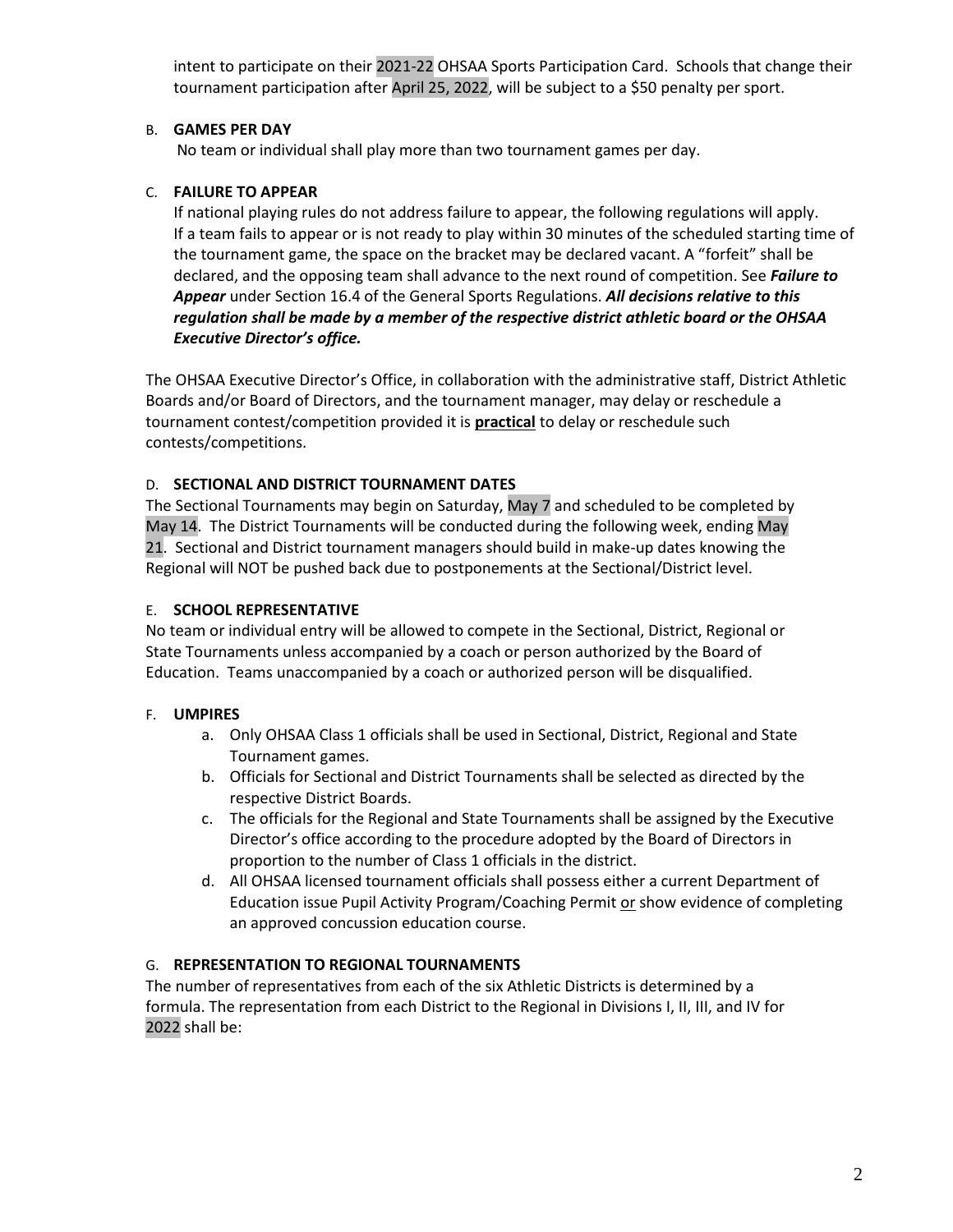| <b>District</b> |    | п  | Ш  |                |
|-----------------|----|----|----|----------------|
| Central         |    | 2  | 2  |                |
| East            |    | 2  |    |                |
| Northeast       | 6  | 5  |    | 3              |
| Northwest       | 2  | 3  | 3  |                |
| Southeast       |    | 1  | 3  | $\mathfrak{p}$ |
| Southwest       |    | 3  | 3  | 3              |
| <b>Totals</b>   | 16 | 16 | 16 | 16             |

#### H. **TOURNAMENT SEEDING AND DRAWING PROCEDURES**

**NOTE: The established date for all seeding and drawing meetings is May 1, 2022. The meeting is to be held at 2:00p.m.**

a. Posting and Recording Team Records

Tournament managers will post the records of all teams in their tournament. It is the responsibility of each school to have its records compiled as shown below and given to the tournament manager prior to the start of seed voting. The records will include the number of wins and losses in the divisions of the teams played.

For Example: A Division I team with 22 games played at the time of the draw:

Division I opponents: 14 wins 3 losses Division II opponents: 4 wins 1 loss \*All games played shall be recorded

#### b. Voting Procedures for seeding teams

All head coaches shall vote via online ballot which **shall be made public online**, selecting their choice for #1 seeded team. The team with the greatest number of votes shall be seeded #1, second highest #2, until all teams are seeded.

- Policy for Breaking Ties in the Tournament Seeding Process
- 1.) The team that receives the most individual votes at the tied position or above shall receive the higher seed.

2.) If the results are still tied, the tie shall be broken by a coin toss. The school that calls the toss shall be the first one to appear in the alphabet (official school name without the respective city name ahead of it unless the city name is part of the official school name), going from A to Z in even-numbered years and Z to A in odd-numbered years.

**NOTE:** If electronic balloting is utilized in a particular District, the results shall be sent to the manager and made public by the manager at the drawing meeting.

c. Placement of Teams on Brackets

Each District Athletic Board (DAB) shall determine placement of teams on brackets. Regulations for placement for each district can be found by navigating to the following websites:

Central District Athletic Board: [www.ohsaa.org/cdab](http://www.ohsaa.org/cdab) East District Athletic Board: [www.ohsaa.org/edab](http://www.ohsaa.org/edab) Northeast District Athletic Board: [www.ohsaa.org/nedab](http://www.ohsaa.org/nedab) Northwest District Athletic Board: [www.ohsaa.org/nwdab](http://www.ohsaa.org/nwdab) Southeast District Athletic Board: [www.ohsaa.org/sedab](http://www.ohsaa.org/sedab) Southwest District Athletic Board: [www.ohsaa.org/swdab](http://www.ohsaa.org/swdab)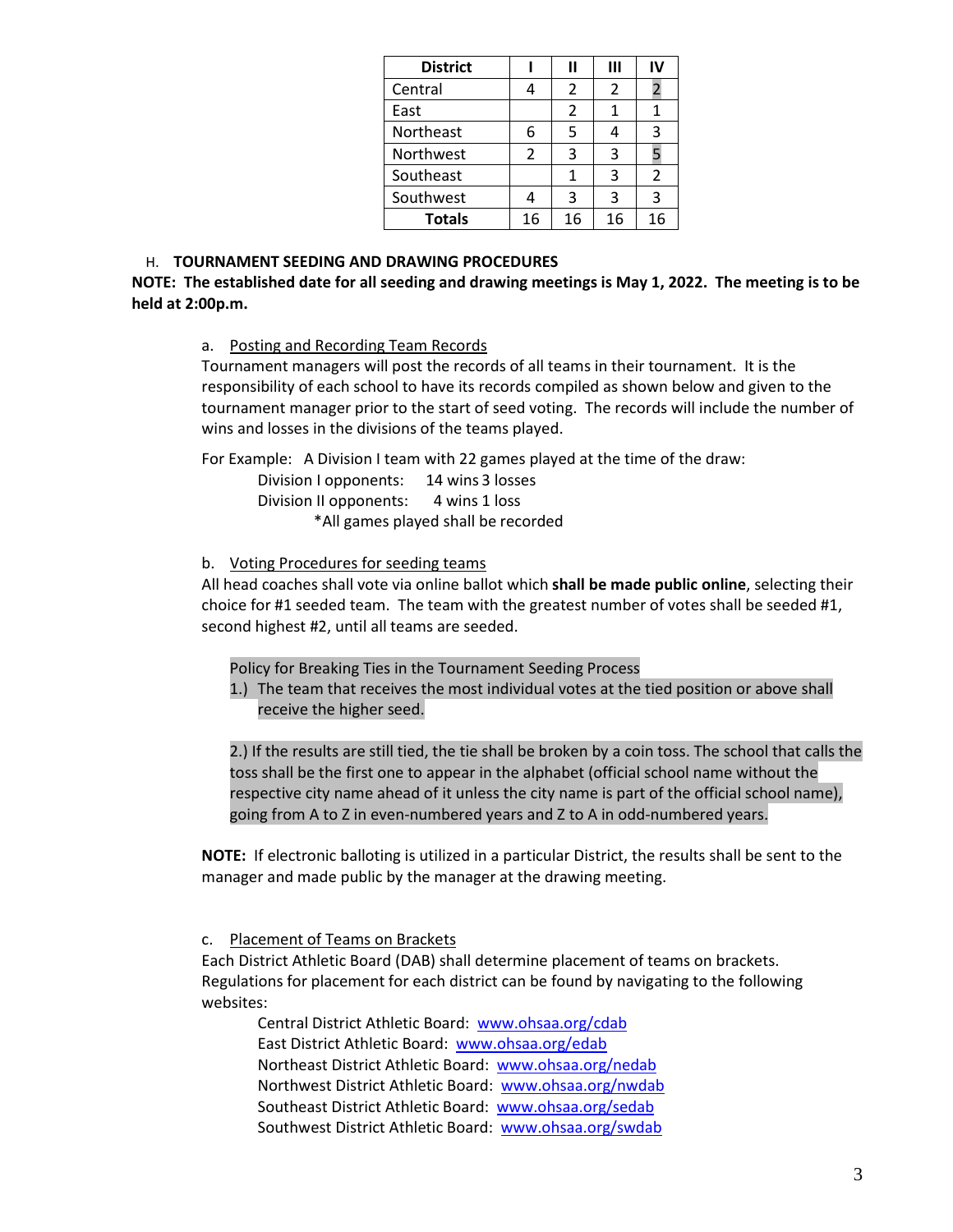If a school fails to have a representative present at the seeding and drawing meeting, the manager shall place the school(s) on the bracket in accordance with the DAB's seeding protocol.

Sample brackets are distributed to each manager. Samples of brackets are included in the manager's materials and can also be found at [www.ohsaa.org.](http://www.ohsaa.org/)

The tournament manager will distribute brackets to representatives of participating teams. All brackets shall designate date and time of game with the home team being listed on the top of the bracket.

Brackets which include a 'bye' will have that 'bye' drawn on a bracket to represent it as a "Home" team.

## I. **GAME RULES**

The National Federation Softball Rules published by the National Federation of State High School Associations (NFHS) will be the Official Rules in all tournament games. In situations where the OHSAA has not adopted NFHS rules (e.g. tie breaker), OHSAA rules shall prevail. THESE RULES MUST BE FOLLOWED EXPLICITLY, AND COACHES, SCHOOLS, OFFICIALS AND UMPIRES CANNOT MUTUALLY AGREE TO MODIFY OR CHANGE THESE RULES IN ANY WAY WHATSOEVER.

- A. All tournament games shall be played to completion. Suspended games shall be resumed from the point of suspension. A game shall end any time after five innings, or after 4½ innings when a team is 10 or more runs behind and has completed its term at bat. This is a completed game and is not considered a suspended game.
- B. If a team fails to appear or is not ready to play within 30 minutes of the scheduled starting time of a tournament game, the space on the bracket may be declared vacant. A forfeit will be declared, and the opposing team shall advance to the next round of competition.
- C. Bylaw 8-3-1. The OHSAA Constitution and Bylaws does NOT permit Protested Games. INTERPRETATION: In the event a rule is misinterpreted or misapplied, the correction must be made by the umpires and coaches on the field at the time it occurs. Umpires and coaches are urged to carry rule books, to confer using rule books and to make a correction where warranted. If the coaches and umpires cannot agree, the final decision will be made by the umpire-in-chief.

## J. **TOURNAMENT BALL**

The optic yellow Rawlings softball, the adopted softball of the OHSAA, will be used for all tournament games.

## K. **BATTING PRACTICE**

 As determined by the host site manager and if available, batting practices will only be held in the batting cages at a schedule to be announced.

#### L. **COACHES ATTIRE**

Coaches shall be attired in a school uniform or jersey/coaching shirt with slacks, shorts or other leg coverings in school colors or colors of khaki, black, white or gray. Cut-offs or any type of jeans are prohibited. Jackets are not considered part of the coach's uniform. A coach not dressed in appropriate attire shall not be permitted in the field of play following the pregame conference for the duration of the game or until the situation has been remedied.

## M. **PLAYING FIELD**

There is no restriction that tournament games be played on a skinned infield. Turf fields are permissible. If teams are competing on a turf field, players must adhere to the venue policy regarding the use of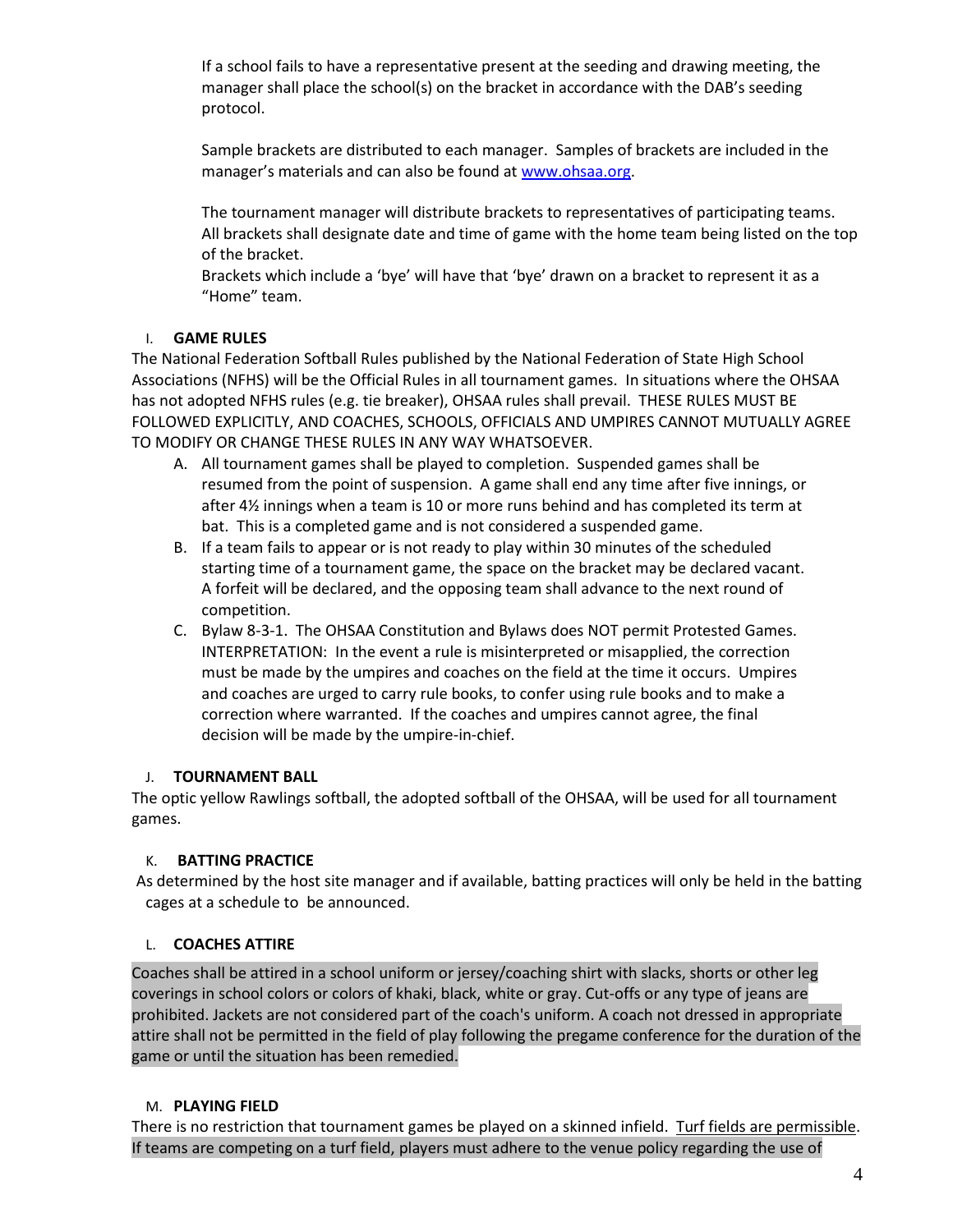metal cleats. The pitching distance for high school fast pitch is 43 feet. Fields must meet minimum requirements of the NFHS.

- N. **AWARDS** Only awards furnished by the OHSAA may be presented at the OHSAA tournament site. (a) SECTIONAL Tournaments: Trophies will **not** be awarded.
	- (b) DISTRICT Tournaments Team trophies will be presented to the Winner and Runner-up teams; awards will be presented to the individual members of the teams and coaches.
	- (c) REGIONAL Tournaments– A trophy will be presented to the Regional winner and Regional runner-up.
	- (d) STATE Tournament Team trophies will be presented to the State Championship and Runner-up teams. Individual members of both teams will be presented with gold or silver awards.

## O. **ADMISSION**

 Ticket prices are as follows. Children age 5 and under will not be charged admission. Tickets will be handled by the OHSAA's online partner, HomeTown Ticketing, and procedures will be shared with the participating schools. Eight (8) complimentary tickets will be available for each participating school.

| Sect.<br>Pre- | Sect.<br>Game | Dist.<br>Pre- | Dist.<br>Game | Reg.<br>Pre- | Reg.<br>Game | State<br>Semi- | State<br>Semi | State<br>Final- | <b>State</b><br>Final |
|---------------|---------------|---------------|---------------|--------------|--------------|----------------|---------------|-----------------|-----------------------|
| Sale          | Dav           | Sale          | Dav           | Sale         | Dav          | Student        |               | Student         |                       |
| \$8.00        | \$10.00       | \$8.00        | \$10.00       | \$10.00      | \$12.00      | \$10.00        | \$13.00       | \$10.00         | \$13.00               |

## P. **PASSES – TEAM AND SCHOOL PERSONNEL**

Twenty-two players, plus six others (28 total) will be admitted at the pass gate by the Official OHSAA Pass List certified by the principal of the high school. This pass list will be used at the pass gate for all sessions of the tournament. The Official Pass List will include space for admission for the bus driver (shall not be in the dugout or bench area).

# Q. **MEDIA**

Credentials for sectional, district and regional contests may be obtained by contacting the tournament manager, including telecasting/broadcasting/streaming. All media arrangements are to be made prior to the game. *Sectional, district and regional tournament managers should review requests for LIVE telecasting/video streaming with the Executive Director's office.* Contact Tim Stried, Communications Department, at 614-267-2502, ext. 124, or [tstried@ohsaa.org.](mailto:tstried@ohsaa.org) All requests for credentials for the state tournament should also be made with Tim. Note that the OHSAA prohibits live television or video streaming of tournament contests unless prior permission has been obtained.

## R. **FILMING OF CONTESTS**

## a. **Videotaping or filming by participating schools**

- **1.** Filming or videotaping of softball tournament games by one or both the schools playing the game is permitted provided the permission of the tournament manager is secured, it is done at the expense of the school involved and a maximum of one individual per school is permitted to videotape.
- **2.** Filming or videotaping by members of the coaching staff can now be done from inside the dugout and the video may be viewed, within the dugout, during the game for coaching purposes.
- **3.** Filming or videotaping of a potential opponent's tournament game is prohibited.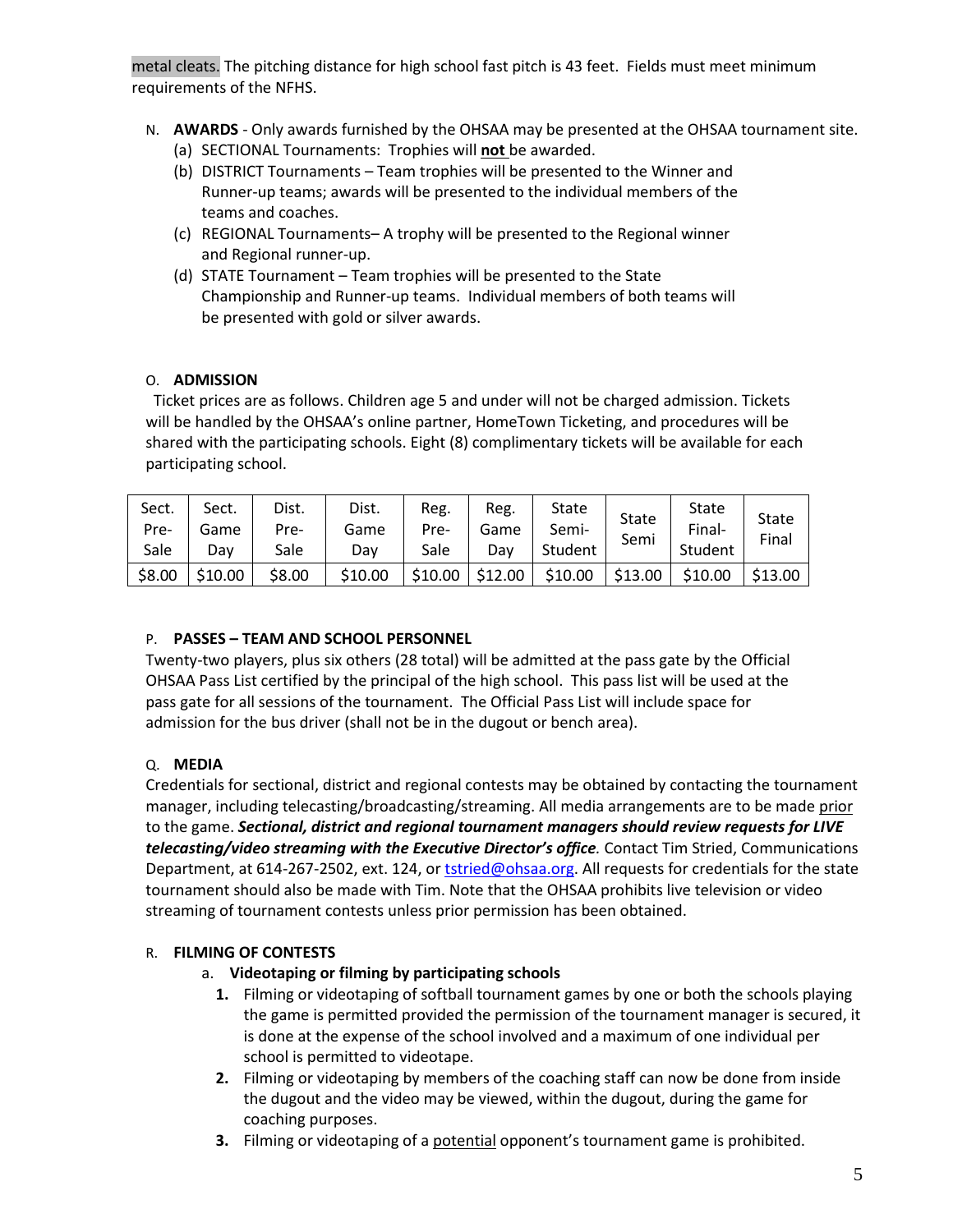## b. **Videotaping or filming by spectators**

- **1.** Shall be for personal use.
- **2.** Shall not be used for the purpose of scouting or coaching.
- **3.** Shall not interfere with the view of the athletic contest by other spectators.
- **4.** The tournament site shall not permit the use of more than the seating space for which the spectator has paid when seating is needed for paid fans.
- **5.** The tournament site accepts no liability for damage or theft of spectator equipment or injury as a result of privately owned equipment.
- **6.** Equipment will not be permitted in any playing area only in the spectator seating area.
- **7.** The tournament site will not provide sources of power for video equipment.
- **8.** Violation of this regulation may result in the removal of offender from the premises.

## S. **UNSPORTING CONDUCT PENALTY**

- a. During participation in OHSAA tournaments, any student or coach ejected for unsporting conduct shall be ineligible for the remainder of that day as well as for all contests at all levels in that sport until two regular season/tournament contests are played at the same level as the ejection.
- b. Any player or coach ejected for fighting shall be ineligible for all contests for the remainder of that day. In addition, the player or coach shall be ineligible for all contests at all levels in that sport until FOUR regular season/tournament contests are played at the same level as the ejection or disqualification.
- c. Individuals ejected for unsporting conduct shall be reported to the OHSAA Executive Director by the tournament manager. The Executive Director will investigate the situation and may impose additional penalties in accordance with Bylaw 11 if the situation warrants it.
- d. Participation in an athletic contest is a privilege. Each individual is expected to conduct himself or herself in an exemplary manner while participating.

## T. **PROPERTY DAMAGE**

There is no insurance covering property damage. If property is damaged at a tournament site by competing school teams, student body or spectators, the school from which the students and/or spectators come shall be liable and pay the cost of repair or replacement. The tournament manager is authorized to deduct from the school's share the cost of any damages caused by competing schools. Other damages to facilities not attributed to a competing school could be a legitimate tournament expense and may be deducted from tournament receipts. If damage is extensive, the District Board or Board of Directors will become involved. Student crowd control at state sponsored tournaments is the responsibility of the administrative heads of the competing schools.

#### U. **SPONSORSHIP AND RIGHTS**

The Ohio High School Athletic Association is the sponsoring association for the Sectional, District, Regional and State Fast Pitch Softball Tournaments. The OHSAA reserves all rights in regard to the management of these tournaments and the sale of any items or any audio-visual reproductions. Any sale of food, clothing, souvenirs or any other items is strictly prohibited without permission of the respective District Athletic Boards for Sectional and District Tournaments and the OHSAA Executive Director for the Regional and State Tournaments.

#### V. **PROHIBITED ITEMS**

There shall be no advertising through printed media, billboards, radio or television that includes beer, wine, liquor, tobacco, political parties or candidates or any other advertising contrary to the philosophy of the high school athletic program.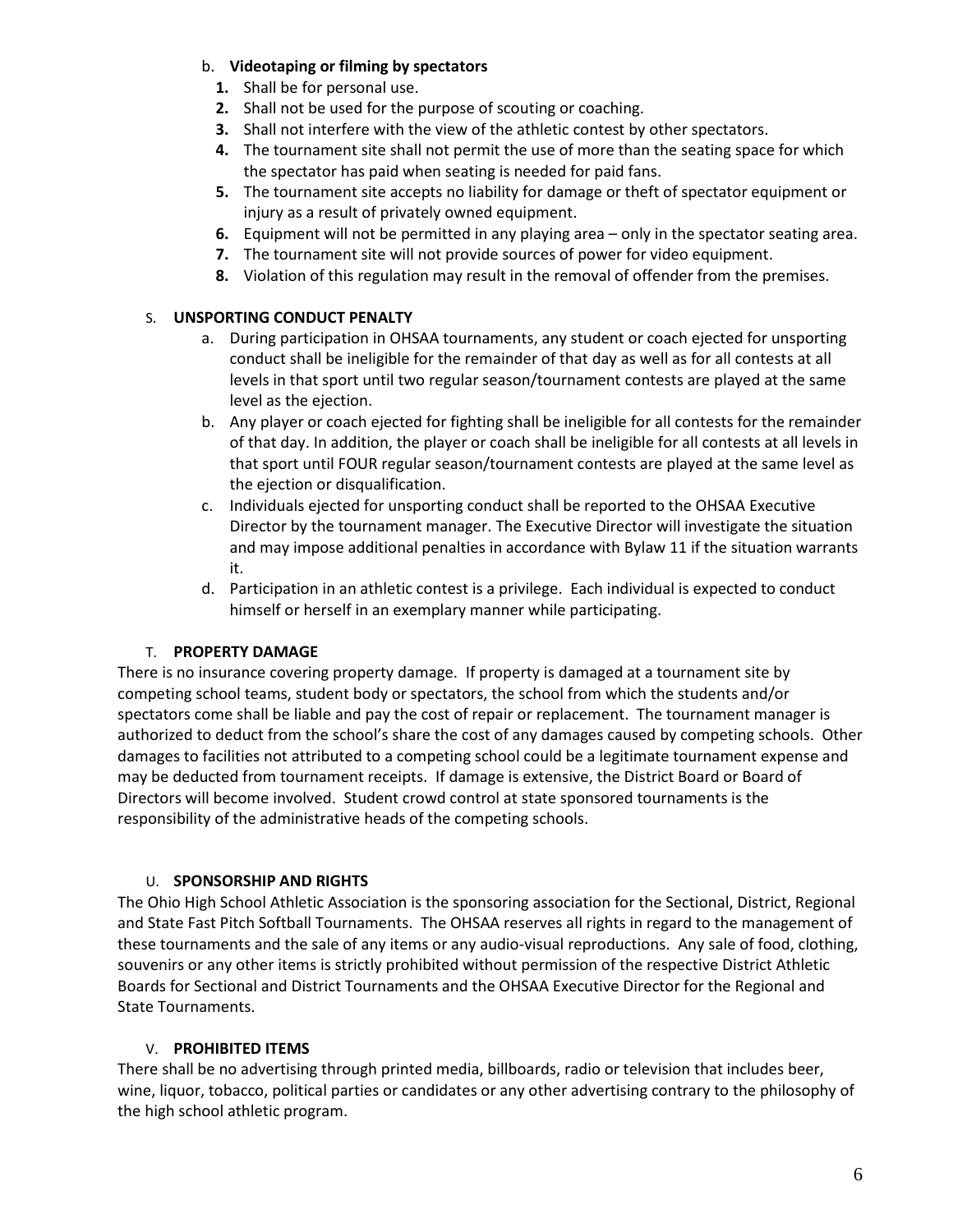There also shall be no raffles or any type of games of chance permitted at the site of tournament contests during the duration of the tournament(s).

In addition, the sale of, the distribution of, or the consumption of alcoholic beverages or illegal drugs is not permitted at the site of any contest involving OHSAA member schools.

#### W. **DRONES – UNMANNED AREAL VEHICLES**

The use of drones is prohibited for any purpose by any persons at OHSAA tournament contests. Tournament managements shall remove anyone attempting to use a drone and/or confiscate the drone until the event has been completed.

**Note**: An exception to this policy may be made in specific cases for OHSAA broadcast partners, provided the management of the tournament facility permits the presence of drones for broadcast purposes under the control of the OHSAA.

#### X. **LIGHTNING AND INCLEMENT WEATHER**

This is an extremely important safety policy adopted by the National Federation. Though all officials received these procedures in pre-season communication, it is strongly recommended that tournament site managers review this policy with Administrators of competing schools, coaches AND Officials prior to games. The Lightning and Inclement Weather Policy is relative to ALL OHSAA Sports and is contained within the **OHSAA Sports Regulations.**

#### *Recognition:*

*Coaches, athletic trainers, athletes, administrators and contest officials should be educated regarding the signs indicating thunderstorm development. Since the average distance between successive lightning flashes is approximately two to three miles ANYTIME that lightning* can be seen or heard, the risk is already present. Weather can be monitored using the following methods:

**Monitor Weather Patterns** – Be aware of potential thunderstorms by monitoring local weather forecasts the day before and morning of the competition, and by scanning the sky for signs of potential thunderstorm activity.

**National Weather Service** – Weather can also be monitored using small, portable weather radios from the NWS. The NWS uses a system of severe storm watches and warnings watch indicates conditions are favorable for severe weather to develop in an area; a warning indicates severe weather has been reported in an area, and everyone should take proper precautions. Any thunderstorm poses a risk of injury or death even if it does not meet the criteria for severe weather. Therefore, anytime thunderstorms are in the forecast (even if it is only a 20 percent chance), event organizers should be at a heightened level of awareness to the potential danger of lightning.

#### **Management:**

**Evacuation-** If lightening is imminent or a thunderstorm is approaching, all personnel, athletes and spectators shall evacuate to available safe structures or shelters. A list of the closest safe structures should be announced and displayed on placards at all athletic venues. **Thirty-minute rule-** Competition or practice shall be suspended once lightning has been recognized or thunder is heard. It is required to wait at least 30 minutes after the last flash of lightning is witnessed or thunder is heard prior to resuming practice or competition. Given the average rates of thunderstorm travel, the storm should move 10-12 miles away from the area. This significantly reduces the risk of local lightning flashes. **Any subsequent lightning or thunder after the beginning of the 30-minute count shall reset the clock, and another count shall begin.**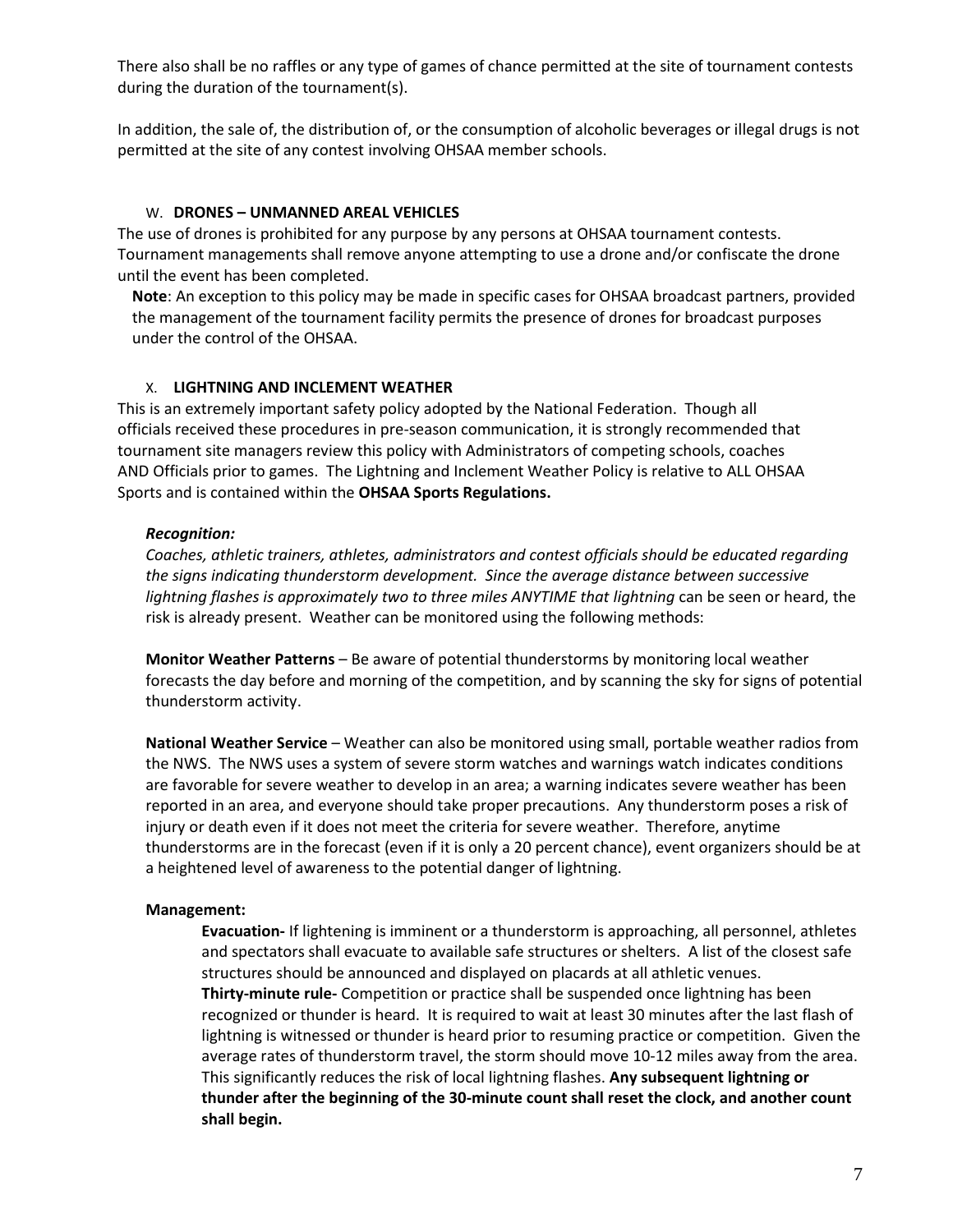**\*NOTE:** At night, under certain atmospheric conditions, lightning flashes may be seen from distant storms. In these cases, it may be safe to continue an event. If no thunder can be heard and the flashes are low on the horizon, the storm may not pose a threat. Independently verified lightning detection information would help eliminate any uncertainty.

# Y. **CONCUSSION MANAGEMENT**

Ohio law effective April 26, 2013, indicates that if a student is removed from practice or competition due to a suspected concussion or head injury, the coach or contest official who removes the student shall not permit the student, ON THE SAME DAY THE STUDENT IS REMOVED, to return to that practice or competition or to participate in any other practice or competition for which the coach or contest official is responsible. Thereafter, which means no earlier than the next day, the coach or contest official shall not permit the student to return to practice or competition until both of the following conditions are satisfied.

- 1) The student's condition is assessed by either of the following:
	- a. A physician, who is a person authorized under the Chapter 4731 of the Ohio Revised Code (ORC) to practice medicine and surgery or osteopathic medicine or surgery (MD or DO).
	- b. Any other licensed health care provider that the school district board of education or other governing authority of a chartered or non-chartered public school, authorizes to assess the student who has been removed from practice or competition.
- 2) The student received written authorization that it is safe for the student to return to practice or competition from a physician or other licensed health care provider authorized to grant the clearance.

A school district board of education or governing authority of a chartered or nonchartered nonpublic school may authorize a licensed health care provider who is NOT a PHYSICIAN to make an assessment and grant authorization for a student to return to participation ONLY if the provider is acting in accordance with one of the following as applicable to the provider's authority to practice in Ohio:

- 1) In consultation with a physician
- 2) Pursuant to the referral of a physician
- 3) In collaboration with a physician
- 4) Under the supervision of a physician

Note: A physician or other licensed health care provider who makes an assessment or grants clearance for a student to return to participation may be a volunteer.

## **REFERENCE INFORMATION**

The safety of our student-athletes is of utmost concern at all times. Information regarding the following important topics can be found at [www.ohsaa.org](http://www.ohsaa.org/) and a[t www.nfhs.org](http://www.nfhs.org/) :

- Heat Stress and Athletic Participation
- Recommendations for Hydration to Prevent Heat Illness
- Suggested Guidelines for Management of Head Trauma in Sports
- Communicable Disease Procedures (can also be found in the back of the NFHS Rules Book)
- Links to the following sites:
	- o Joint Advisory Committee on Sports Medicine
	- o Ohio Athletic Trainers Association
	- o American Medical Society for Sports Medicine
	- o Ohio Parents for Drug Free Youth
	- o National Athletic Trainers Association (NATA)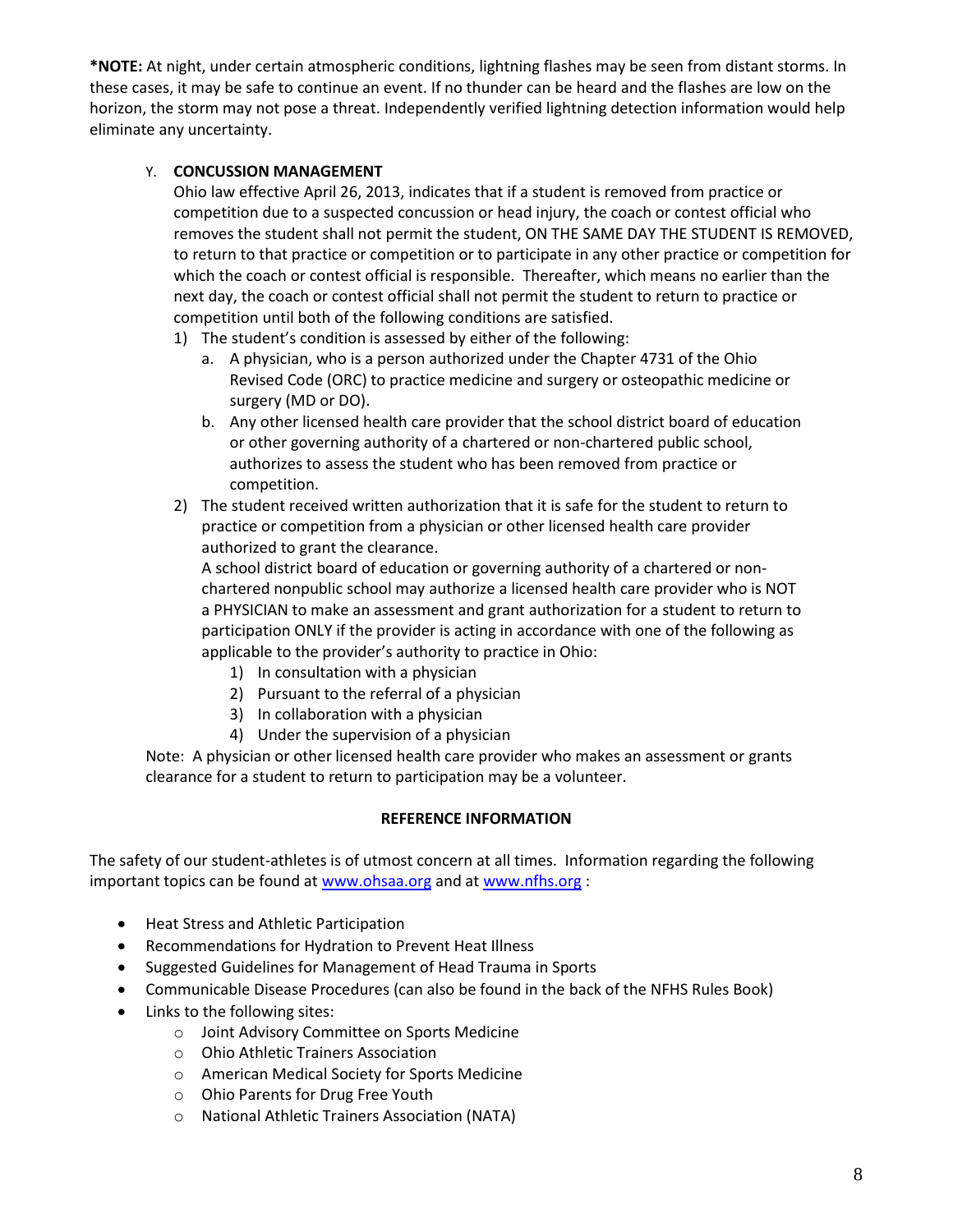#### **2022 GIRLS REGIONAL FASTPITCH SOFTBALL TOURNAMENTS May 25 and May 28, 2022**

### **I. REGULATIONS**

The applicable regulations for Sectional and District Softball Tournaments shall apply to the Regional tournaments in addition to any listed below.

### **II. BATTING/INFIELD PRACTICE SCHEDULES**

As determined by the host site manager and if available, batting practices will only be held in the batting cages at a

schedule to be announced. Here is a sample schedule for infield practices at regional contests:

| <b>2:00 Game</b> |                                                                                           | <b>5:00 Game</b> |
|------------------|-------------------------------------------------------------------------------------------|------------------|
| 1:30-1:40        | Home team infield practice                                                                | $4:30-4:40$      |
| 1:40-1:50        | Visiting team infield practice                                                            | $4:40-4:50$      |
| 1:55-2:00        | Umpire/coach pregame conference at home plate                                             | 4:55-5:00        |
| 2:00-2:05        | Player introductions (non-starters followed by starters) 5:00-5:05<br>and National Anthem |                  |
| 2:06             | First pitch                                                                               | 5:06             |

### **III. POSTPONED OR SUSPENDED GAME**

If games are postponed or suspended, they will be rescheduled in the original order. If the first round games are not completed on Wednesday, they will be played on Thursday or the next playable day, with the finals on Saturday. If the semifinals are played on Saturday, the final may be played on Sunday.

#### **IV. MEDIA**

Credentials may be obtained by contacting the tournament manager, including telecasting/broadcasting/streaming. All media arrangements are to be made prior to the game. *Regional tournament managers should review requests for LIVE telecasting/video streaming with the Executive Director's office.* Contact Tim Stried, OHSAA Communications Department, at 614-267 2502, ext. 124, o[r tstried@ohsaa.org.](mailto:tstried@ohsaa.org) Note that the OHSAA prohibits live television or video streaming of tournament contests unless prior permission has been obtained.

#### **V. TOURNAMENT DRAWS**

Tournament draws were conducted by the OHSAA Executive Director's Office. All semifinal games will be played Wednesday, May 25 at times TBA and the final game will be played Saturday, May 28 at times TBA. The top team on the bracket will be the home team.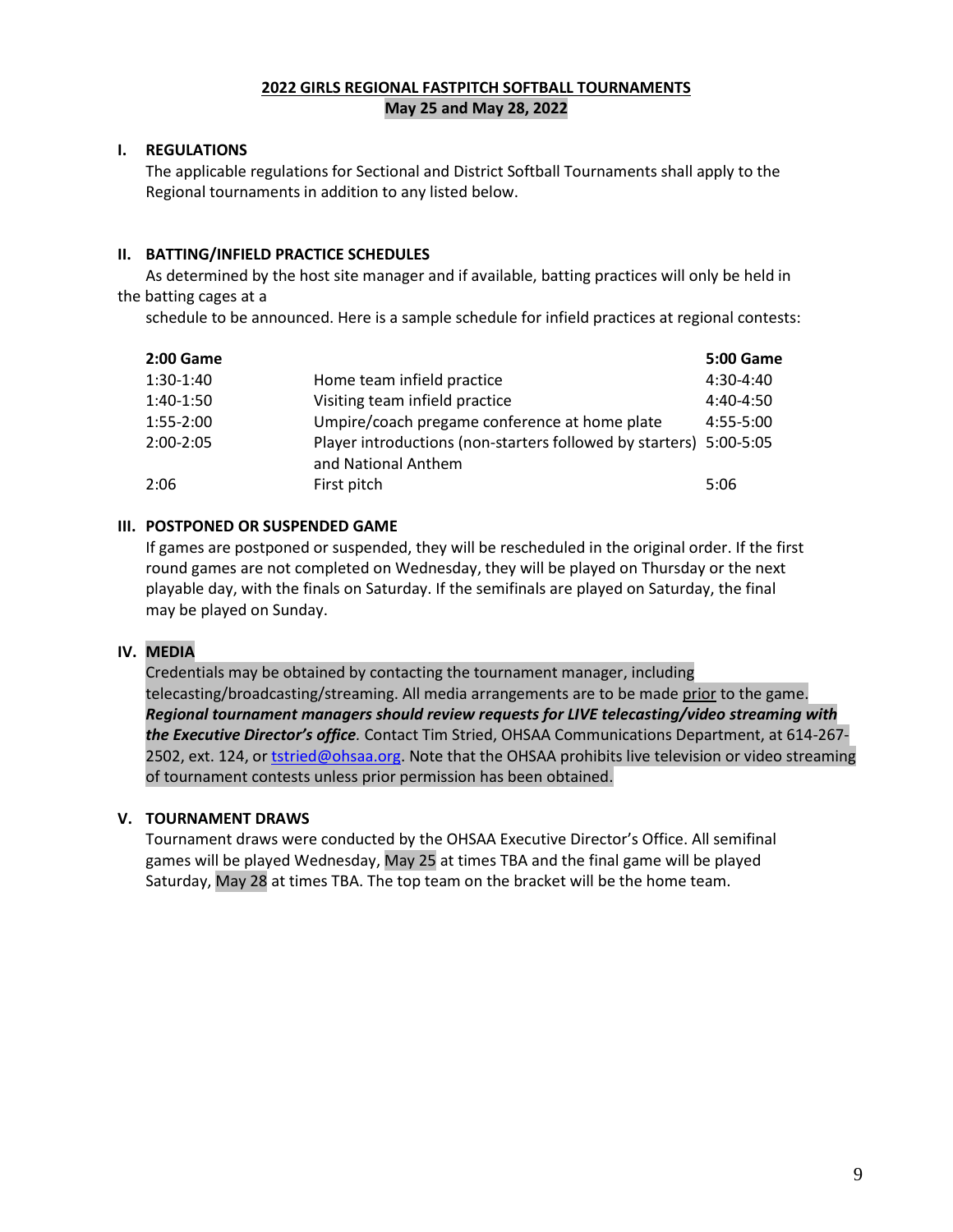## **44 rd ANNUAL STATE FASTPITCH SOFTBALL TOURNAMENT June 2, 3, and 4, 2022 Firestone Park – Akron, Ohio**

## **I. REGULATIONS**

The applicable regulations for the Sectional, District and Regional Fast Pitch Softball Tournaments shall apply to the State Softball Tournaments in addition to any listed below.

#### **II. TOURNAMENT DRAW**

Tournament draws are conducted by a member of the OHSFSCA and/or the Executive Director's Office.

### **III. ORDER OF GAMES**

Games will be played in the order of Division II, Division I, Division VI, Division III. Games may be adjusted due to weather

issues and/or graduation ceremonies.

#### **IV. MEETING OF STATE FINALISTS**

The Ohio High School Athletic Association will conduct a mandatory online meeting with coaches and/or athletic administrators (limit of two persons per school) of state qualifying teams. Further details will be provided to the state qualifiers.

### **V. PRACTICE**

There shall be no softball practice on the softball fields that will be used during the State Fast Pitch Softball Tournaments other than usual pre-game practice.

### **VI. SOUVENIR PROGRAMS**

Souvenir programs will be sold at the state tournament and provided to the participants at no cost. Procedures for submission of materials for the program by the state qualifiers will be provided by the OHSAA Office.

#### **VII. MANAGER OF TOURNAMENT**

The State Fast Pitch Softball Tournament is under the supervision and sponsorship of the OHSAA with assistance from its partner, the City of Akron Sports and Athletic Division.

#### **VIII. POSTPONED GAMES**

If inclement weather causes postponement of state softball tournament games on Thursday, Friday or Saturday, the Board of Directors has authorized the Executive Director's Office to schedule postponed games as appropriate. Attempts will be made to reschedule postponed games in their original order.

#### **IX. PASSES – TEAM AND SCHOOL PERSONNEL**

Twenty-two players, plus six others (28 total) will be admitted at the pass gate by the Official OHSAA Pass List certified by the principal of the high school. These are the individuals permitted in the team dugout. This pass list will be used at the pass gate for all sessions of the tournament. The Official Pass List will include space for admission for the bus driver (shall not be in the dugout or bench area). Credentials will provide admission for any of the 12 games of the state tournament.

## **X. MEDIA**

Credentials may be obtained by contacting Tim Stried, Communications Department at the OHSAA Executive Director's Office, at 614-267-2502, ext. 124, or [tstried@ohsaa.org.](mailto:tstried@ohsaa.org) All media arrangements